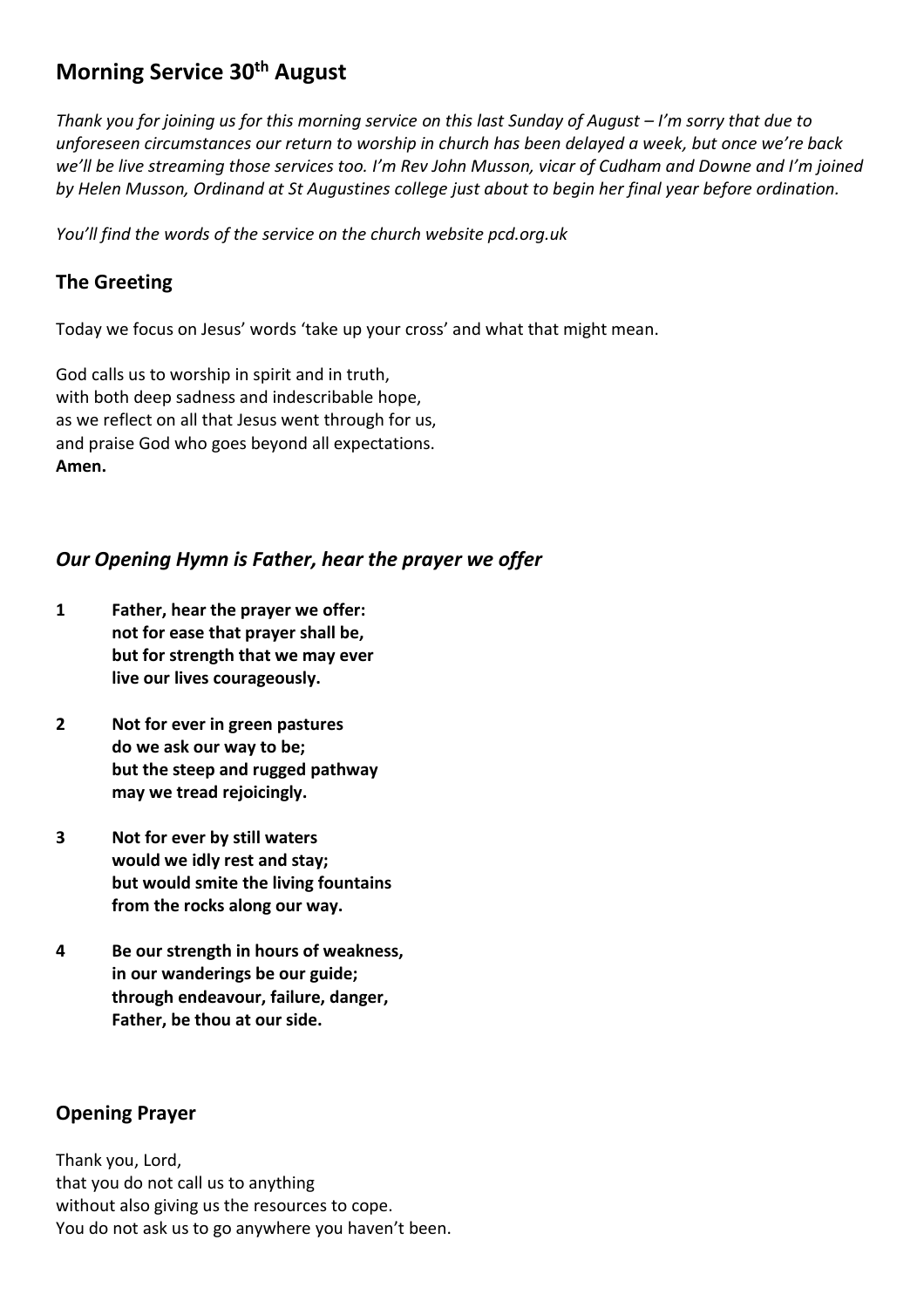You call us to take up our cross, and we come to you with fear and trembling, but knowing that ultimately your way is the best. Be with us, Lord, and help us to understand. **Amen.**

## *We now spend time reflecting on our need to say sorry and to hear God forgive us.* **Let us pray**

Lord, I acknowledge before you that often I can be like Peter: hearing your word but going off on my own track, not wanting to see your path, especially if it looks rough. **Forgive me, Lord, and set me on your path.**

Lord, I acknowledge before you that there are times when I want the world, but don't give much thought to my soul. **Forgive me, Lord, and help me to take up my cross.**

Lord, I acknowledge before you that there are times when I am a stumbling block to others – and to myself; times when I look for complications instead of just following you. **Forgive me, Lord, And help me to follow you. Amen.**

May the God of love bring us back to himself, forgive us our sins, and assure us of his eternal love in Jesus Christ our Lord. **Amen.**

## **Prayer for Today – 12th Sunday after Trinity**

God of constant mercy, who sent your Son to save us: remind us of your goodness, increase your grace within us, that our thankfulness may grow, through Jesus Christ our Lord. **Amen.**

**Bible Reading** *Matthew 16.21-28 (NIV)*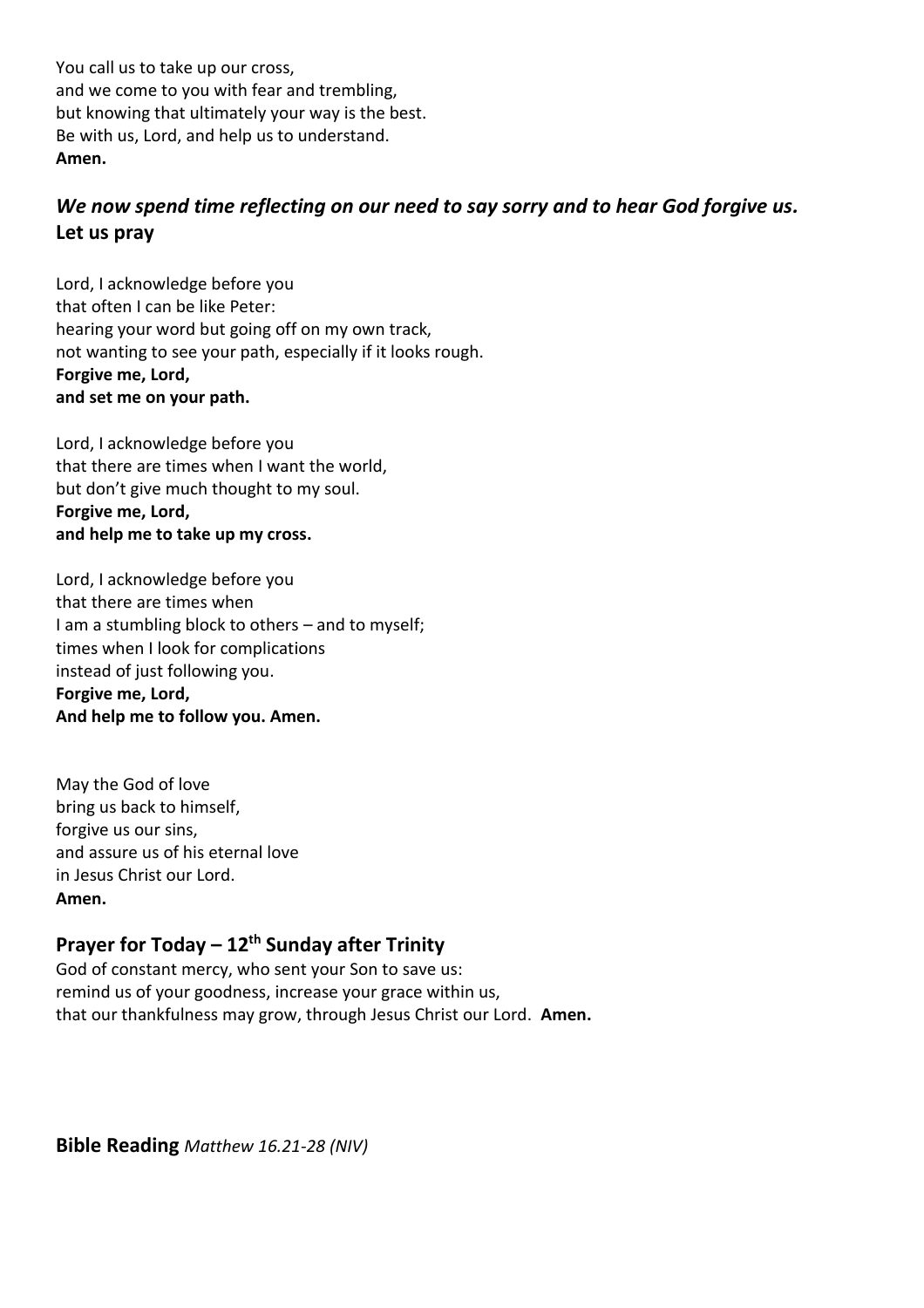**<sup>21</sup>** From that time on Jesus began to explain to his disciples that he must go to Jerusalem and suffer many things at the hands of the elders, the chief priests and the teachers of the law, and that he must be killed and on the third day be raised to life.

**<sup>22</sup>** Peter took him aside and began to rebuke him. 'Never, Lord!' he said. 'This shall never happen to you!'

**<sup>23</sup>** Jesus turned and said to Peter, 'Get behind me, Satan! You are a stumbling-block to me; you do not have in mind the concerns of God, but merely human concerns.'

**<sup>24</sup>** Then Jesus said to his disciples, 'Whoever wants to be my disciple must deny themselves and take up their cross and follow me. **<sup>25</sup>** For whoever wants to save their life will lose it, but whoever loses their life for me will find it. **<sup>26</sup>** What good will it be for someone to gain the whole world, yet forfeit their soul? Or what can anyone give in exchange for their soul? **<sup>27</sup>** For the Son of Man is going to come in his Father's glory with his angels, and then he will reward each person according to what they have done.

**<sup>28</sup>** 'Truly I tell you, some who are standing here will not taste death before they see the Son of Man coming in his kingdom.'

## **Talk**

How things can change in only a few days. One day we were enjoying our holiday, the next unable to return to the UK without 14 days of quarantine – which is why we're back here in the Vicarage again for today's service.

I hope over the last few weeks you've enjoyed the Church Society preachers, and how last week Wallace Benn reminded us about Peter the rock. Yet here we are only a few verses on in Matthew's gospel and now the rock begins to crumble and changes into a stumbling block that might thwart God's mission. Maybe Peter had got ahead of himself, thinking that Jesus commission meant he could now tell Jesus what to do – there is always that temptation in our prayer lives – trying to convince God we know better than he does-instead of listening to his voice and letting him guide us.

So in the security of Caesarea Philippi Peter gets it right – you are the Christ, the son of the Living God – as Jesus now heads towards Jerusalem and prepares to show what being Christ will mean, Peter gets it very wrong, wrong enough, Jesus says in typical rabbinic rhetorical style, that he's got it so wrong he's in league with the devil!

It seems that at this point Jesus remembered an event at the start of his ministry – when he was alone in the desert and the devil sought to persuade him to take an easy course, to build an earthly kingdom, instead of walking the way of the cross, and Peter's words seemed all too familiar – take the easy way, rather than the cross shaped costly way. That's a constant temptation for all of us who follow Jesus.

For Jesus, it really did mean a change of direction, and after Peter's declaration of faith which was the focus of last week's reading, Jesus could now begin both the journey and the explanation of that journey to those who would choose to follow him towards the cross. It is in the cross of Jesus that God sets us free – Jesus dying for us brings us life – a costly life, but life in all its fulness. Have a look at the words of the bible reading again – take up your cross and follow him. Giving our lives to Jesus means we find life with him. It means giving up self, counting the cost and taking a decision to follow. Then we will find out what life is all about.

As St Paul sums up in Galatians 2:20 - I have been crucified with Christ and I no longer live, but Christ lives in me. The life I now live in the body, I live by faith in the Son of God, who loved me and gave himself for me.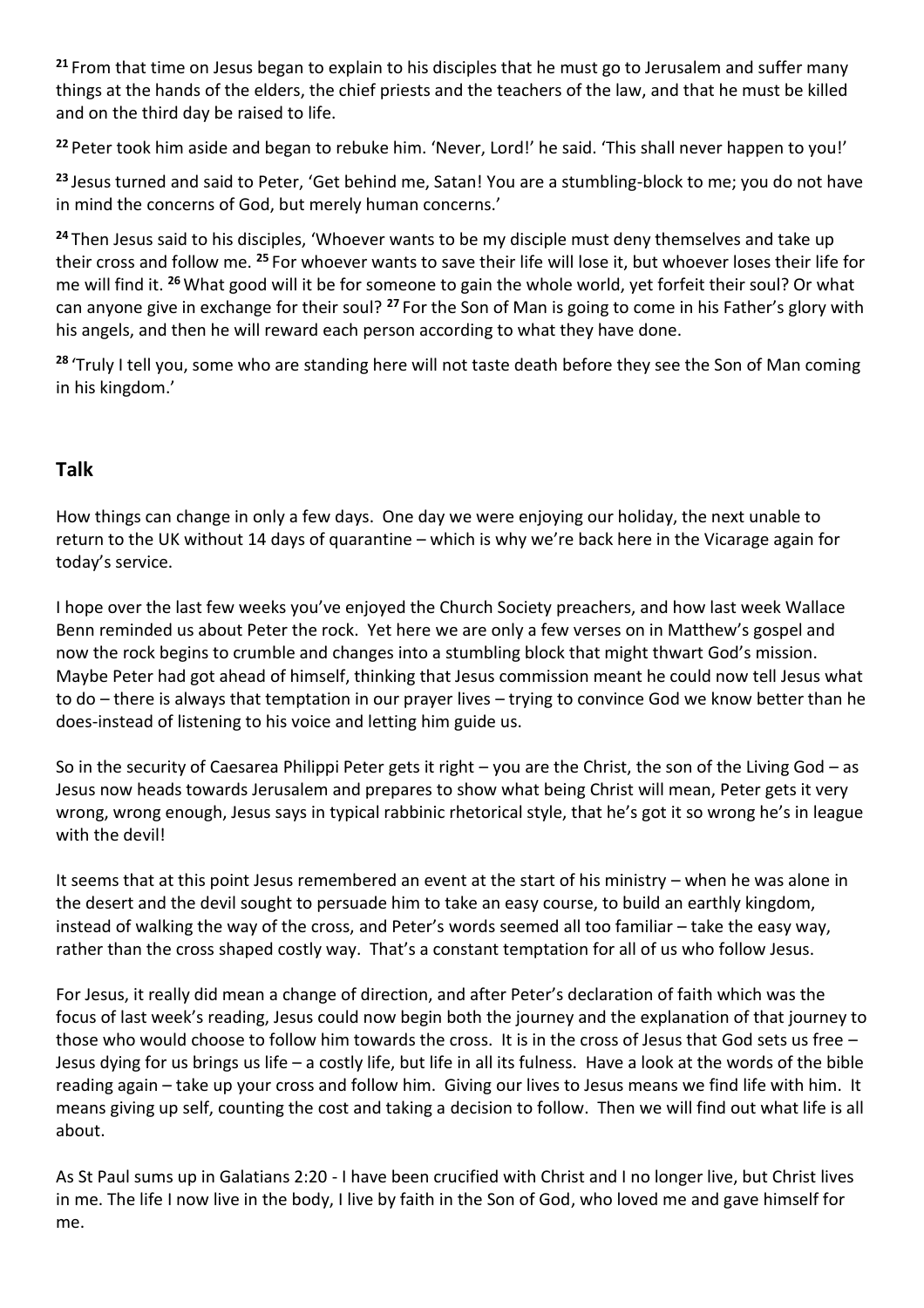This is the life we as Christians are called to live – a life with Christ through his Holy Spirit living in us. This is taking up our cross and following Jesus – living by faith in the Son of God – Jesus who loved me so much that he gave up his life on the cross – all I can do is to say thank you, and to live the life he calls me to live.

As we begin a new 'term' and resume worship in our church buildings, though you are welcome to continuing worshipping with us online, I invite you to make this prayer of commitment your own… **Lord Jesus Christ, I am sorry for the things I have done wrong in my life… Please forgive me. I now turn from everything that I know is wrong. Thank you that you died on the cross for me, so that I could be forgiven and set free. Thank you that you offer me forgiveness and the gift of your Spirit. I now receive that gift. Please come into my life by your Holy Spirit to be with me forever. Thank you Lord Jesus, Amen.**

*If you've prayed that prayer for the first time today, please let me know so we can help you grow in your Christian journey.*

*Please join us for homegroup on Wednesday at 8pm via zoom as we look again at this passage - Meeting ID: 818 0587 7250 Passcode: 364312 John will be sending out notes soon, please ask if you'd like a copy.*

#### **The Creed**

Let us declare our faith in God. **We believe in God the Father, from whom every family in heaven and on earth is named.**

**We believe in God the Son, who lives in our hearts through faith, and fills us with his love.**

**We believe in God the Holy Spirit, who strengthens us with power from on high.**

**We believe in one God; Father, Son and Holy Spirit. Amen.**

#### **Let us pray.** The response to 'merciful God' is '**Hear our prayer'**

Lord God, you reproached Peter because he had only human concerns; We pray for people the world over who find themselves in difficult situations.

We pray that they would all have someone to care for them and lift them before you. Merciful God, **hear our prayer.**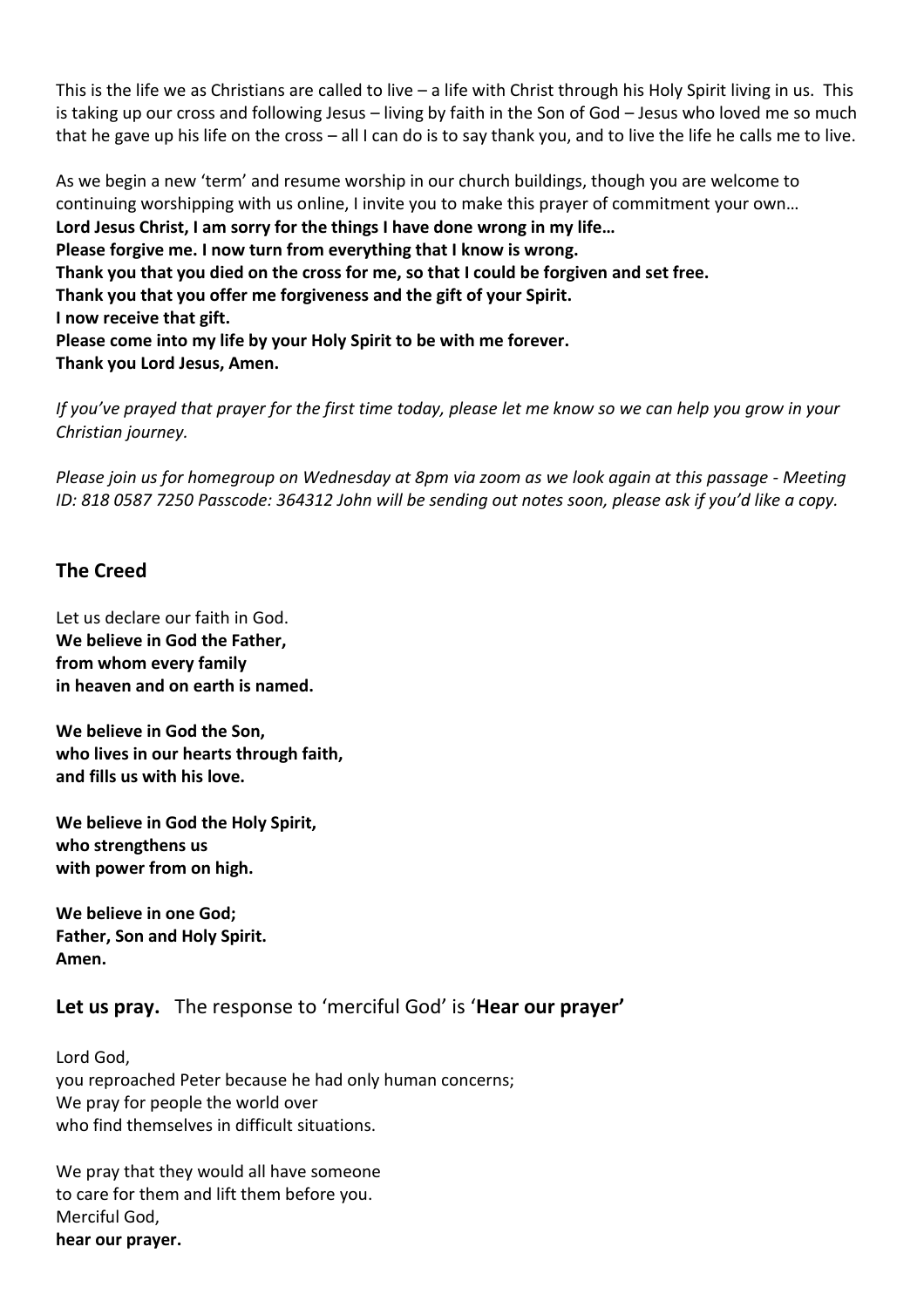We pray for all who are persecuted for their faith: for all who are misunderstood, for asylum seekers who flee real danger in their homeland. We pray for those who work tirelessly to address wrongs. Merciful God, **hear our prayer.**

We pray for people whose lives don't always work out right, through their fault, or through no fault of their own. Merciful God, **hear our prayer.**

We pray for the people in our lives who need your protection, Lord, that we will always be faithful in prayer for them. **Merciful God, hear our prayer. Amen.**

*After a moment to bring our own prayers to God:* Jesus taught us to call God our Father, so in faith and trust we pray:

**Our Father, who art in heaven, hallowed be thy name. Thy Kingdom come, thy will be done, on earth as it is in heaven Give us this day our daily bread. And forgive us our trespasses, as we forgive those who trespass against us. And lead us not into temptation, but deliver us from evil. For thine is the kingdom, the power and the glory, for ever and ever. Amen**

As we come to the end of our service today, a final prayer we can share **Lord God, you knew what was going to happen to you. You didn't flinch, or back away. You calmly told the disciples – and us – what to expect. As we go out now, remind us constantly to look to you in the good and the tough times. Guide us as we go in your name. Amen.**

*Thank you for joining us in worship today. Details of our next services are found on our facebook page*  <https://www.facebook.com/PCDChurches/> w*here you can watch the service live or catch up later, and you'll find this week's notice sheet and other useful information on the church website pcd.org.uk*

*Please also contact the Vicar, Rev John Musson if you need any help or just for a chat! [vicar@pcd.org.uk](mailto:vicar@pcd.org.uk) 01959540012*

*Our closing song is Brother, Sister, let me serve you…*

- **1 Brother, sister, let me serve you, let me be as Christ to you; pray that I may have the grace to let you be my servant, too.**
- **2 We are pilgrims on a journey,**